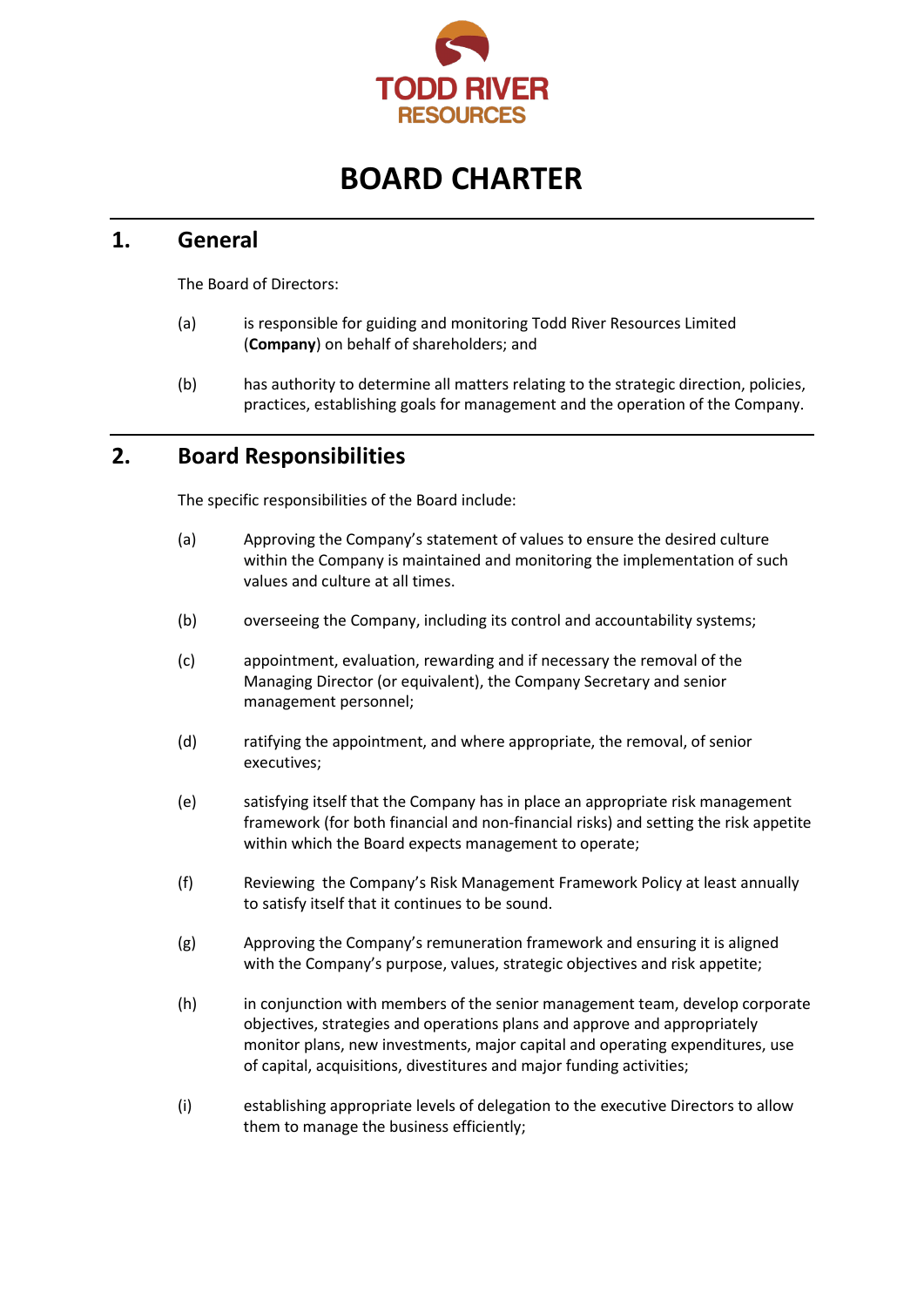- (j) monitoring actual performance against planned performance expectations and reviewing operating information at a requisite level, to understand at all times the financial and operating conditions of the Company, including the reviewing and approving of annual budgets;
- (k) monitoring the performance of senior management, including the implementation of strategy, and ensuring appropriate resources are available to them;
- (l) identifying areas of significant business risk and ensure that the Company is appropriately positioned to manage those risks;
- (m) overseeing the management of safety, occupational health and environmental matters;
- (n) satisfying itself that the financial statements of the Company fairly and accurately set out the financial position and financial performance of the Company for the period under review;
- (o) satisfying itself that there are appropriate reporting systems and controls in place to assure the Board that proper operational, financial, compliance, and internal control processes are in place and functioning appropriately;
- (p) ensuring that appropriate internal and external audit arrangements are in place and operating effectively;
- (q) having a framework in place to help ensure that the Company acts legally and responsibly on all matters consistent with the code of conduct; and
- (r) reporting accurately to shareholders, on a timely basis.
- (s) Ensuring a high standard of corporate governance practice and regulatory compliance and promoting ethical and responsible decision making.
- (t) Procuring appropriate professional development opportunities for Directors to develop and maintain the skills and knowledge needed to perform their role as Directors effectively.
- (u) ensuring the Company enters into a written agreement setting out the appointment terms with the individual personally (except where a bona fide professional services firm is being engaged on an outsourced basis, in which case, the agreement may be with that entity);.
- (v) undertaking appropriate checks (including as to the person's character, experience, education, criminal record and bankruptcy history) before appointing a director or senior executive;
- (w) Prepare and maintain a Board skills matrix setting out the measurable mix of skills that the Board currently has.The Company will disclose this matrix in, or in conjunction with, its Annual Report.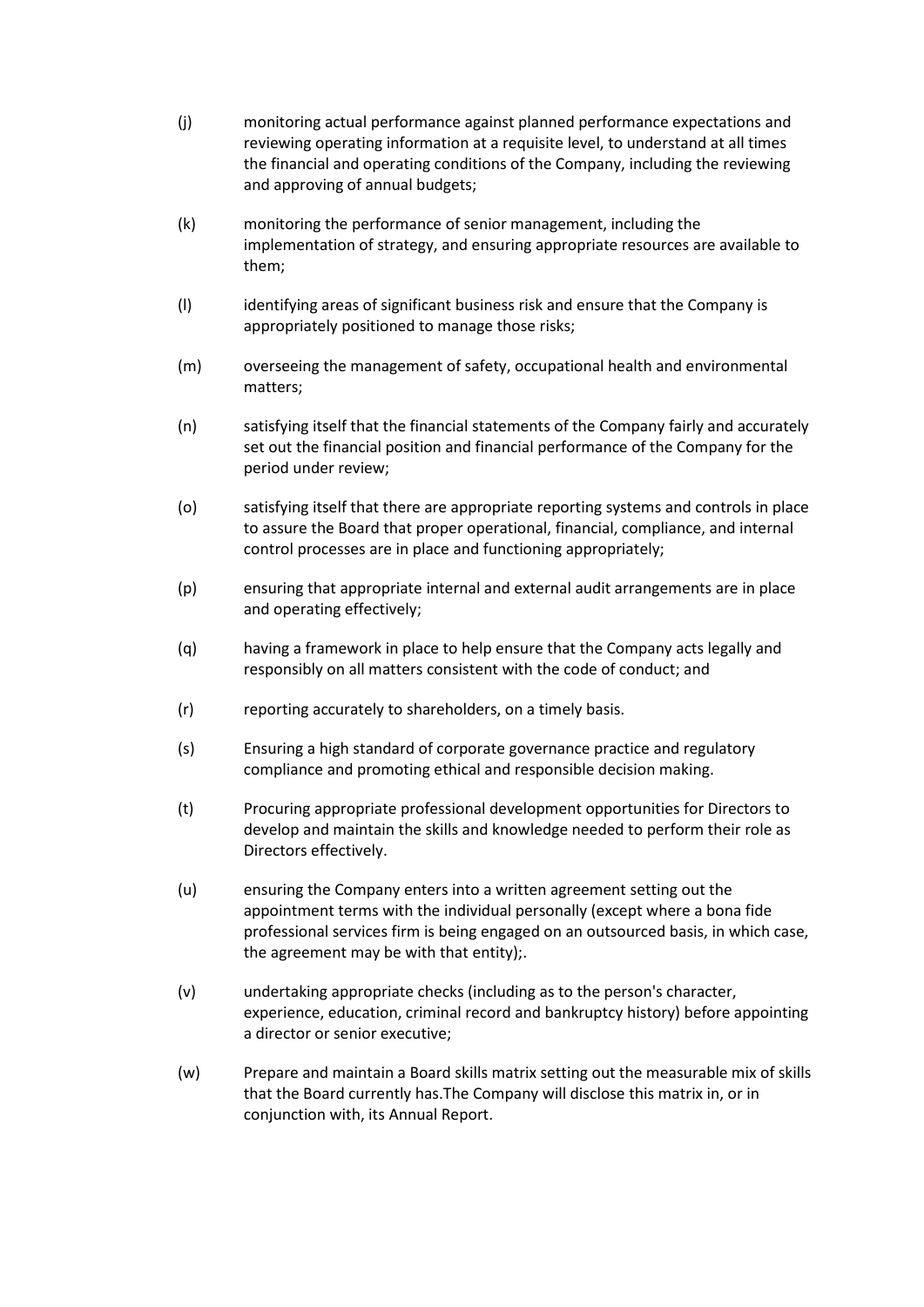## **3. Board Committees**

While at all times the Board retains full responsibility for guiding and monitoring the Company, in discharging its stewardship it may make use of committees. The Board has not established any committees at this time

#### **4. Composition of the Board**

Ideally the board will:

- (a) Ideally be comprised of a majority of independent non-executive directors;
- (b) have a diverse and appropriate range of skills, experience and expertise applicable to the Company's operations;
- (c) directors who can understand the current and emerging business issues affecting the Company and sector in which it operates;
- (d) directors who can effectively review and challenge the performance of management and exercise independent judgement.

While the Company will ultimately aim to have a majority of independent non-executive directors this may not always be possible particularly while the Company's operations in the development and initial commercialisation stage. The Company will continually assess the composition of the board as its activities evolve and grow.

In determining candidates for the Board, the board will seek to identify the particular skills and diversity that will best increase the Board's effectiveness. Any appointment made by the Board will be subject to ratification by shareholders at the next general meeting.

In considering whether a Director is independent, the Board should consider the definition of what constitutes independence as detailed in Box 2.3 of the ASX Corporate Governance Council's *Corporate Governance Principles and Recommendations 4th Edition* as set out in Annexure A (**Independence Tests**).

The Company must disclose he relevant qualifications and experience of each member of the Board and the length of service of each Director inits annual report.

# **5. Management**

Responsibility for the day-to-day operation and administration of the Company is delegated by the Board to the Managing Director. The Board will ensure that the Managing Director and the management team is appropriately qualified and experienced to discharge their responsibilities and has in place procedures to assess the performance of the Managing Director and the management team.

While there is a clear division between the responsibilities of the Board and management, the Board is responsible for ensuring that management's objectives and activities are aligned with the Company's values and risk appetite set by the Board.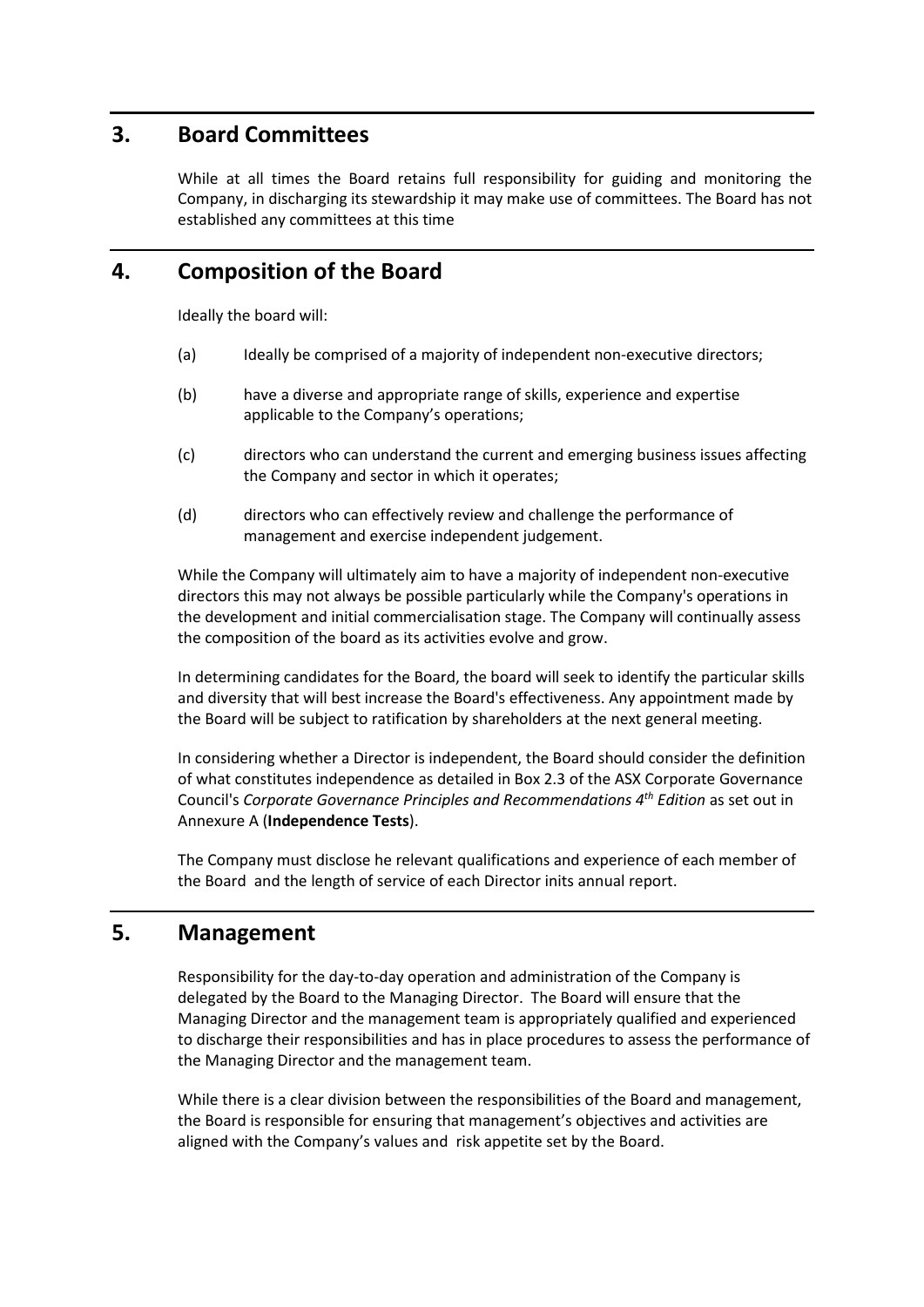# **6. Conflicts of Interest**

Directors must keep the Board advised, on an ongoing basis, of any interests that could potentially conflict with those of the Company and will advise the Company Secretary of all directorships or executive positions held in other companies.

If a potential material conflict of interest or conflict of duty arises, the Director concerned will advise the Board Chair prior to any Board meeting at which the conflicted matter is to be discussed. The Director will not receive the relevant Board papers and will not be present or participate in the Board meeting while the relevant matter is considered unless the other Directors approve that Director's participation in the deliberation and voting on the relevant issue in accordance with the Corporations Act 2001 (Cth). Any potential conflict must be recorded in the Board minutes.

# **7. The Chair**

The Board Chair will be elected by the Board and should, where practical, be an independent Director and not act in the role as managing Director.

The Board Chair's role includes:

- (a) leading the Board;
- (b) facilitating effective contribution of all Directors and promoting constructive and respectful relations among the Directors and between the Board and management;
- (c) approving board agendas and ensuring adequate time is available for discussion of all agenda items, including strategic issues;
- (d) representing the views of the Board and the Company to the public; and
- (e) presiding over meetings of the Board and general meetings of shareholders.

#### **1. The Company Secretary**

The Board appoints and removes the Company Secretary. All directors are to have direct access to the Company Secretary.

The Company Secretary:

- (a) The Company Secretary is responsible for the day to day operations of the Company Secretary's office, including the administration of Board and committee meetings, overseeing the Company's relationship with its share registry and lodgements with the ASX, ASIC and other regulators.
- (b) The Company Secretary is also responsible for communications with the ASX about listing rule matters, including making disclosures to the ASX in accordance with the Continuous Disclosure Policy